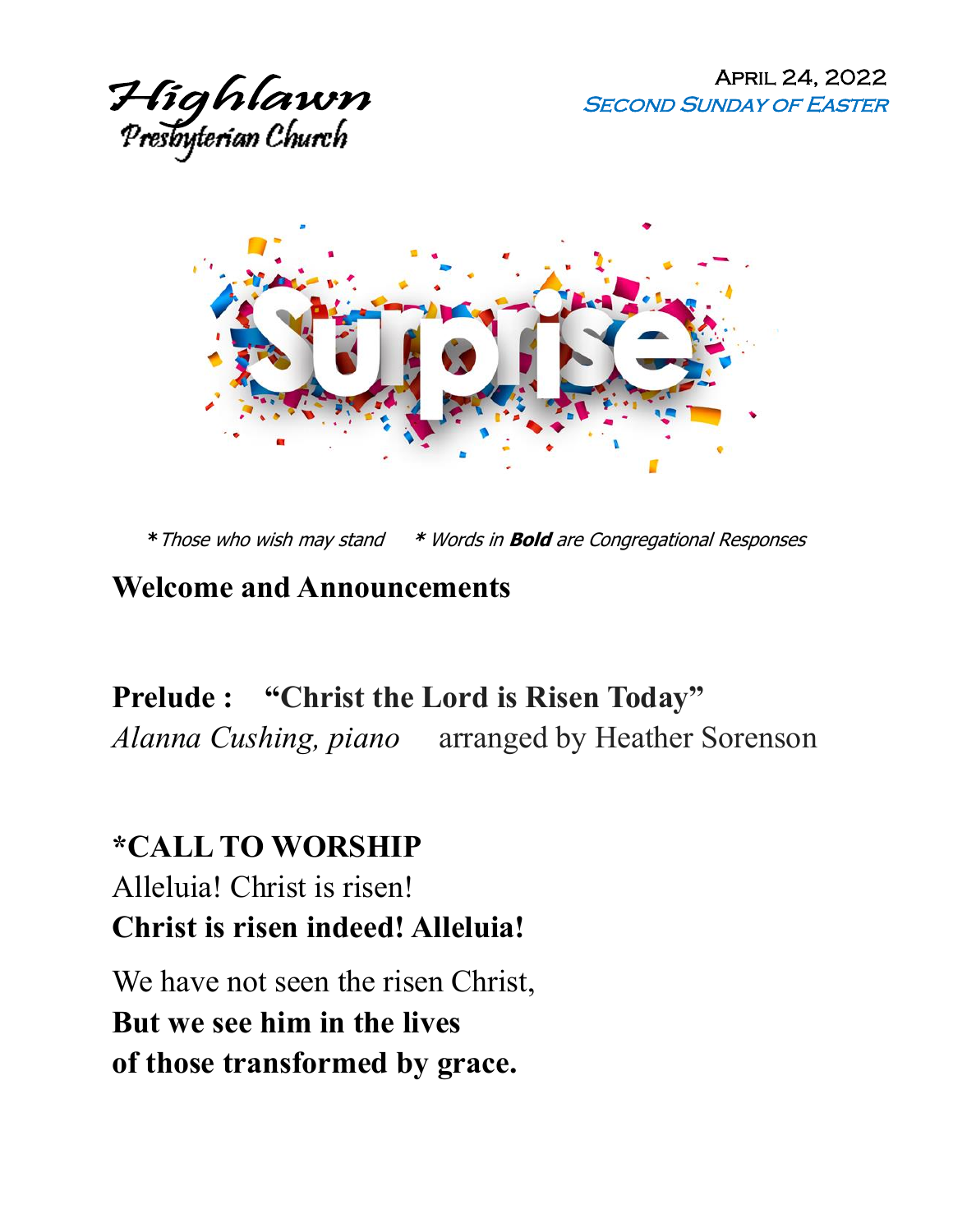We have not seen Jesus face-to-face,

## **But we have seen him in the faces of everyone whose love encourages us.**

We have not touched the wounds from the cross, **But we have been called to bring healing to the scarred of the world.**

## **\*Hymn #238 "Thine Is the Glory"**

1. Thine is the glory, risen, conquering Son! Endless is the victory thou o'er death hast won! Angels in bright raiment rolled the stone away, kept the folded graveclothes where thy body lay.

## *Refrain*:

Thine is the glory, risen, conquering Son! Endless is the victory thou o'er death hast won!

2. Lo! Jesus meets us. Risen from the tomb, lovingly he greets us, scatters fear and gloom. Let the church with gladness hymns of triumph sing: for the Lord now liveth; death has lost its sting. [Refrain]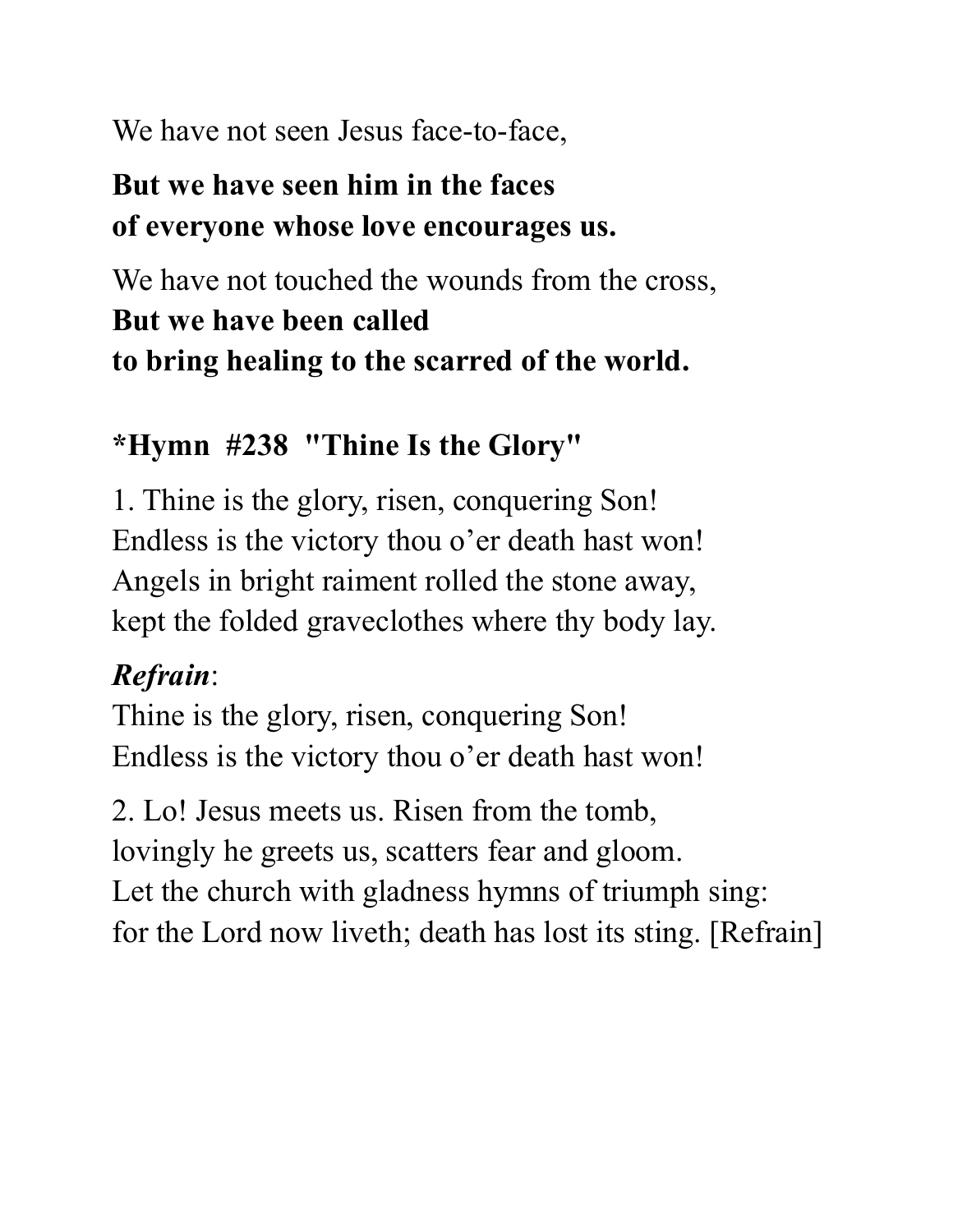3. No more we doubt thee, glorious Prince of life. Life is naught without thee; aid us in our strife. Make us more than conquerors through thy deathless love; bring us safe through Jordan to thy home above! [Refrain]

## **Call to Confession**

Friends, let us come together to confess our sin and receive God's forgiveness.

# **Prayer of Confession**

**When our faith stands at the grave, grieving for a stone that's rolled away, forgive us. When our faith is short of understanding though the truth is there to see, forgive us. When our faith, beset by doubt, sees no further than an empty tomb today, forgive us. Bring to mind the cry of Mary, "I have seen the Lord!" and grant us faith to believe!** 

(time for silent reflection and personal confession of sin)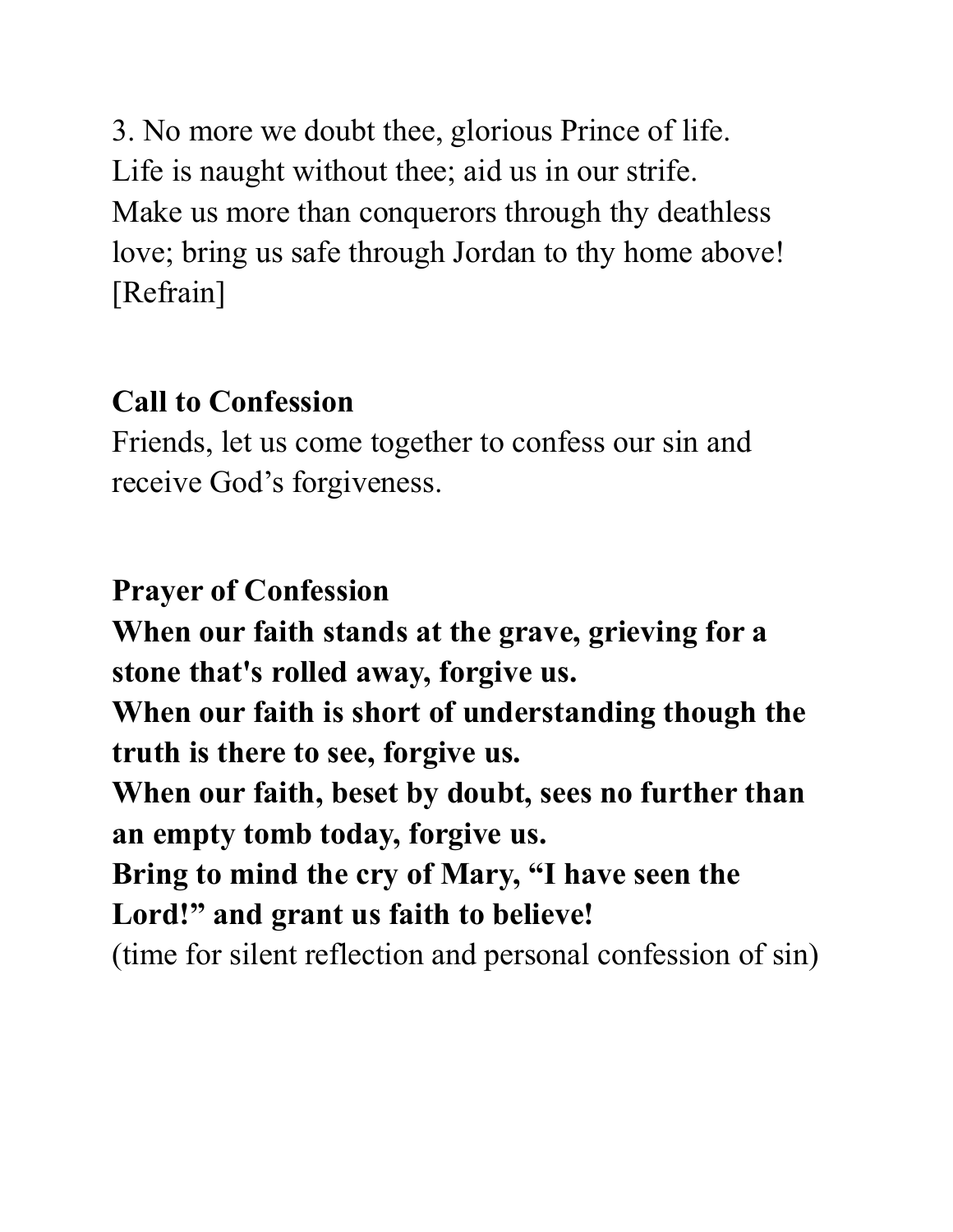## **Declaration of Forgiveness**

The tomb is empty. The stone is rolled away. There is no darkness now, only light. God continues to renew us and restore us. We are forgiven, loved and restored, receiving the gift and promise of new life and resurrection now. Go and share the wondrous news of God's love in Jesus the Christ. Amen.

**Passing of the Peace**  The peace of Christ be with you. **And also with you.** 

## **Time for Children and The Young-at-Heart**

*Sarah Specht—Director of Christian Education*

**Anthem: "We Walk by Faith"** Michael Helman

**Scripture: John 20:19-31**

Sermon: "A Surprise Party" Rev. Sharon Bell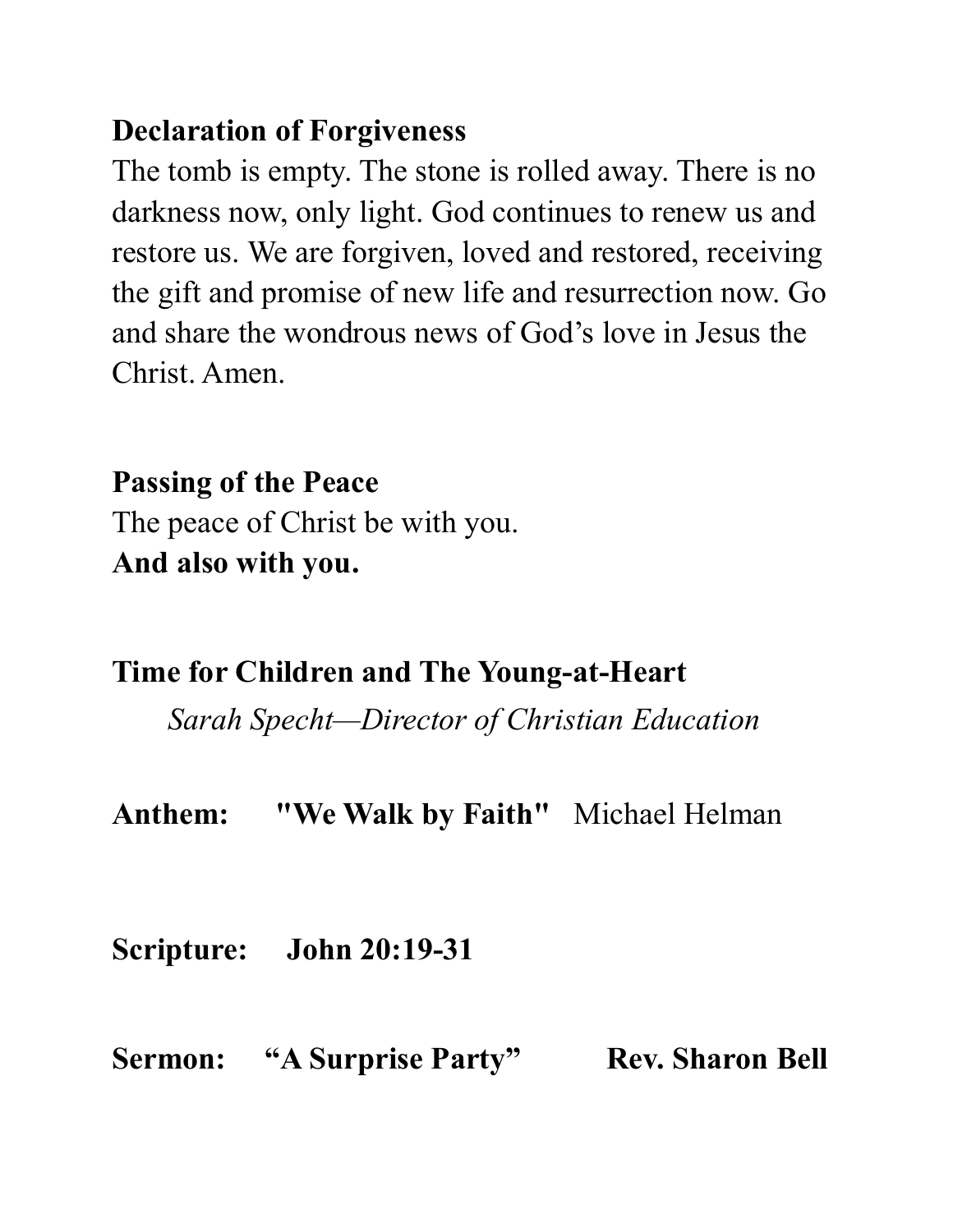# **\*Hymn #231 "Christ Has Risen While Earth Slumbers"**

1. Christ has risen while earth slumbers; Christ has risen where hope died, as he said and as he promised, as we doubted and denied. Let the moon embrace the blessing; let the sun sustain the cheer; let the world confirm the rumor: Christ is risen, God is here!

2. Christ has risen for the people whom he dies to love and save; Christ has risen for the women, bringing flowers to grace his grave. Christ has risen for the disciples huddled in an upstairs room. He whose word inspired creation can't be silenced by the tomb.

3. Christ has risen and forever lives to challenge and to change all whose lives are messed or mangled, all who find religion strange. Christ is risen, Christ is present making us what he has been: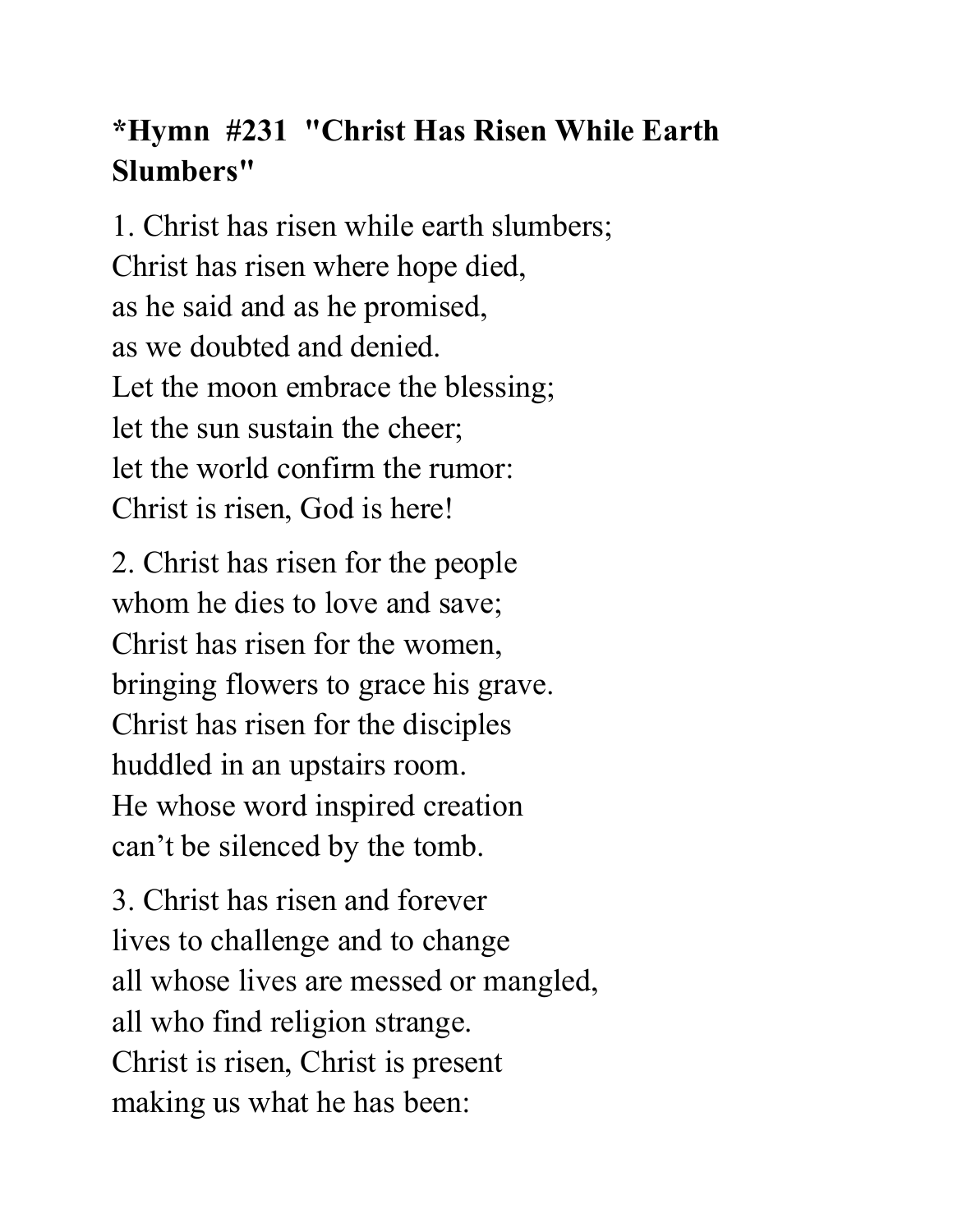evidence of transformation in which God is known and seen.

## **\*Offering**

## **Presenting God our tithes and offerings**

**\*Doxology #606 Praise God, from whom all blessings flow; Praise him all creatures here below; Praise him above, ye heavenly host; Praise Father, Son, and Holy Ghost. Amen.**

**Prayer of Thanks for the offering by God's people**

## **Sharing Concerns and Joys**

Please wait for one of the ushers to hand you a microphone so that all may be able to hear your prayer request. If you are joining by Zoom or Facebook– please send your prayer requests to the office at: office@highlawnpc.org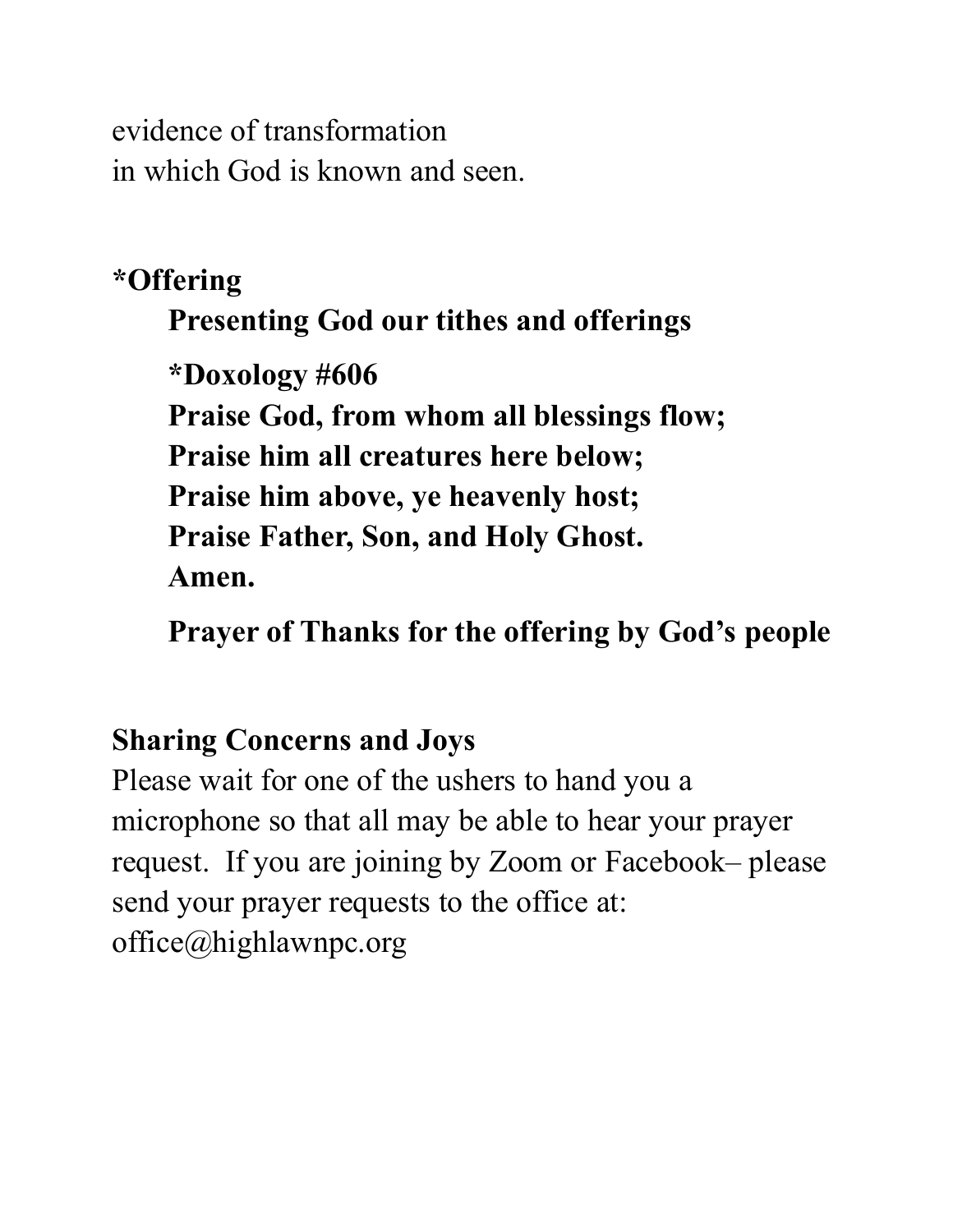**Pastoral Prayer/The Lord's Prayer Our Father who art in heaven, hallowed be thy name, thy kingdom come, thy will be done, on earth as it is in heaven. Give us this day our daily bread; and forgive us our debts, as we forgive our debtors; and lead us not into temptation, but deliver us from evil. For thine is the kingdom, and the power, and the glory, forever. Amen.** 

## **\*Affirmation of Faith**

**We believe in God, who created the world, was faithful when we were not, and who continuously seeks to redeem the world.**

**We believe in God the Son, Jesus Christ, who humbled himself by becoming human and moving into our neighborhood; was sent by the Father to give us life; embodied and taught the righteous love of God; and who, though he knew no sin,**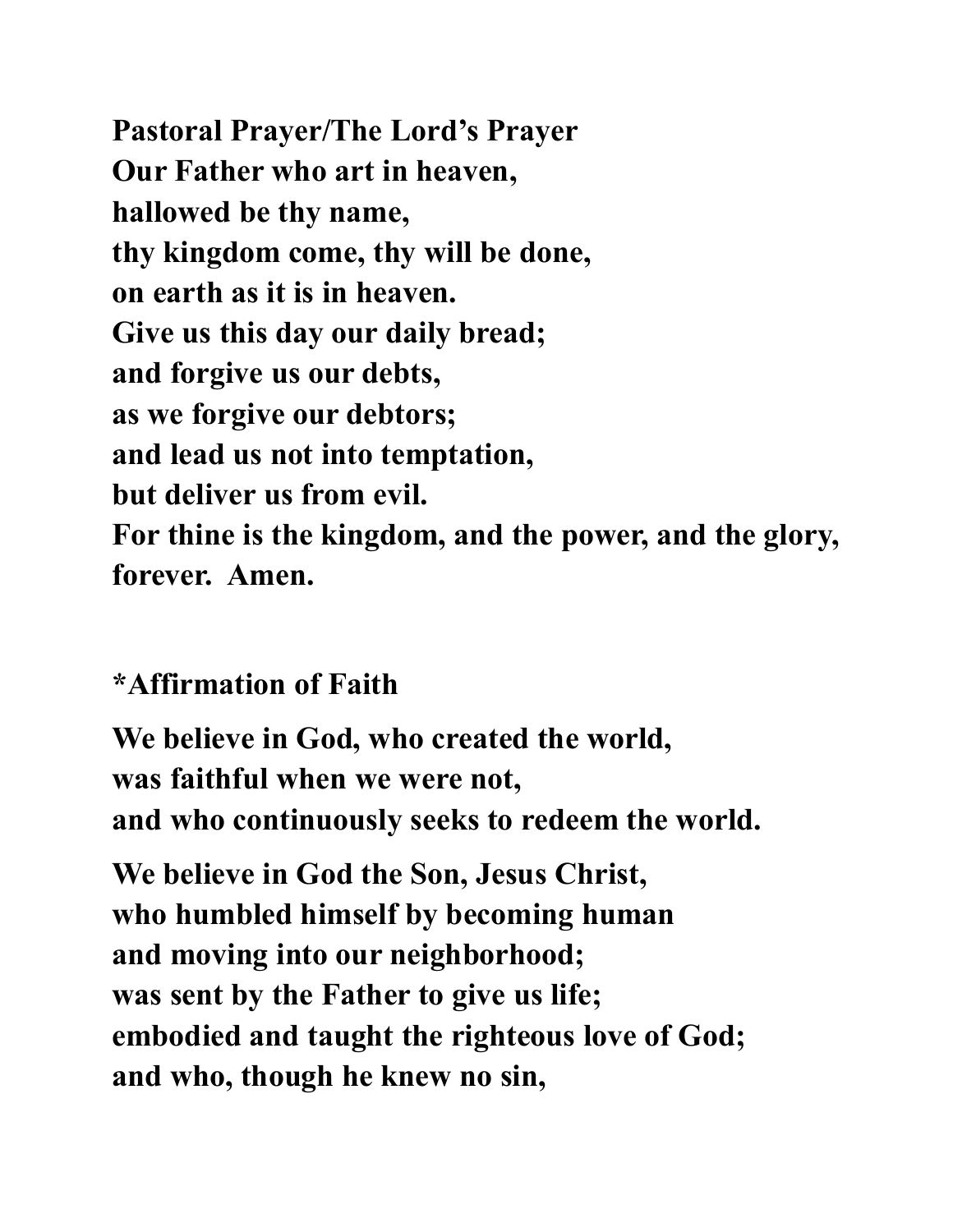**became sin and was put to death on a cross.**

**We believe that three days later, Jesus Christ was raised from the dead by the power of God; was seen in bodily form by his disciples.**

**We believe that the life, death, and resurrection of Jesus** 

**gives us victory over any form of sin and brokenness and allows us to know the full love of God for the world.**

**We believe in God the Holy Spirit, who actively works in our lives, giving us grace to be like Jesus, and sends us to show God's love for the world.**

**\*Hymn #254 "That Easter Day with Joy Was Bright"**

**1. That Easter day with joy was bright: the sun shone out with fairer light when to their longing eyes restored, th'apostles saw their risen Lord.**